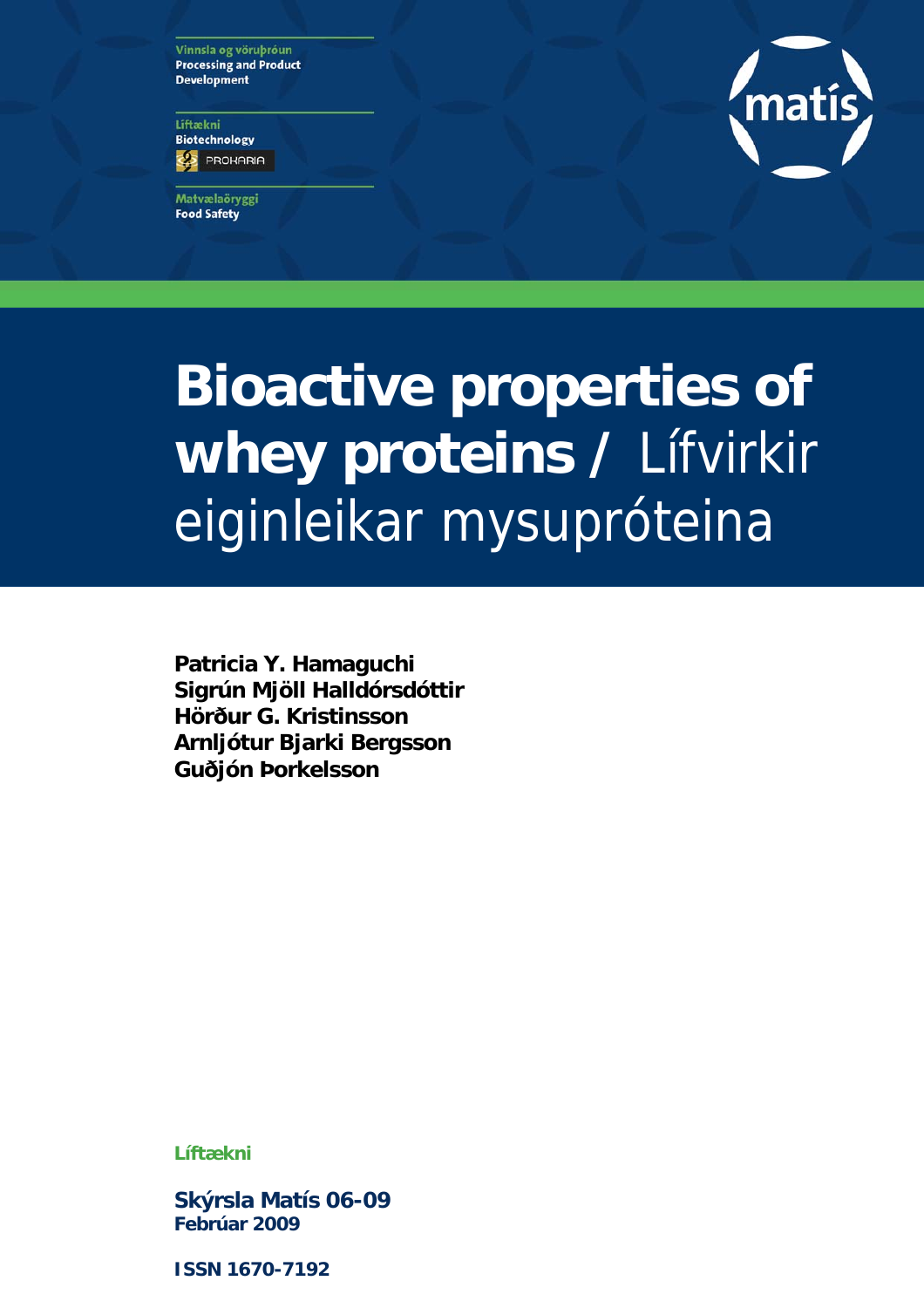# Skýrsluágrip Matís ohf<br>Matis Food Research, Innovation & Safety **Report Summary**



**ISSN: 1670-7192** 

| Titill / Title            | Lífvirkir eiginleikar mysupróteina / Bioactive properties<br>of whey proteins                                                                                                                                                                                                                                                                                                                                                                                                                                                                                                                                                                                                                                                                                                                                                                                                                                                                                                                                                                                                             |                           |         |
|---------------------------|-------------------------------------------------------------------------------------------------------------------------------------------------------------------------------------------------------------------------------------------------------------------------------------------------------------------------------------------------------------------------------------------------------------------------------------------------------------------------------------------------------------------------------------------------------------------------------------------------------------------------------------------------------------------------------------------------------------------------------------------------------------------------------------------------------------------------------------------------------------------------------------------------------------------------------------------------------------------------------------------------------------------------------------------------------------------------------------------|---------------------------|---------|
| Höfundar / Authors        | Patricia Y. Hamaguchi <sup>a</sup> , Sigrún Mjöll Halldórsdóttir <sup>a,b</sup> ,<br>Hörður G. Kristinsson <sup>a,c</sup> , Arnljótur B. Bergsson <sup>a</sup> og<br>Guðjón Þorkelsson <sup>a,b</sup><br>Matís ohf. <sup>a</sup> , Háskóli Íslands <sup>b</sup> , University of Florida <sup>c</sup> .                                                                                                                                                                                                                                                                                                                                                                                                                                                                                                                                                                                                                                                                                                                                                                                    |                           |         |
| Skýrsla / Report no.      | 06-09                                                                                                                                                                                                                                                                                                                                                                                                                                                                                                                                                                                                                                                                                                                                                                                                                                                                                                                                                                                                                                                                                     | Útgáfudagur / Date:       | Febrúar |
| Verknr. / project no.     | 1848                                                                                                                                                                                                                                                                                                                                                                                                                                                                                                                                                                                                                                                                                                                                                                                                                                                                                                                                                                                                                                                                                      | Skýrsla lokuð til 02-2011 |         |
| Styrktaraðilar / funding: | Framleinisjóður landbúnaðarins & Vaxtarsamningur Norðurlands vestra                                                                                                                                                                                                                                                                                                                                                                                                                                                                                                                                                                                                                                                                                                                                                                                                                                                                                                                                                                                                                       |                           |         |
| Ágrip á íslensku:         | Rannsóknir þær sem lýst er í þessari skýrslu eru þáttur í verkefninu<br>Nýting ostamysu í heilsutengd matvæli. Verkefnið fjallar um að bæta<br>nýtingu og auka verðmæti mysu sem fellur til við ostaframleiðslu hjá<br>Mjólkursamlagi KS á Sauðárkróki með því að nýta bæði prótein og<br>mjólkursykur til framleiðslu á heilsudrykkjum og fæðubótarefnum. Með<br>bættri nýtingu mjólkur t.d. með notkun próteina úr mysu má komast hjá<br>óbarfa losun lífefna út í umhverfið.<br>Ostamysa frá Mjólkursamlagi KS var aðskilin í fjóra hluta með<br>himnusíubúnaði (Membrane Pilot Plant Type MEM11) í vinnslusal<br>Líftækniseturs Matís á Sauðárkróki af starfsmönnum Iceprotein, annars<br>vegar í gegnum 10 kDa himnu og hinsvegar 200 Da himnu.<br>Efnasamsetning (raki, prótein, salt, steinefni) og lífvirkni (ACE-hamlandi<br>virkni og andoxunareiginleikar) voru greind á rannsóknarstofu Matís í<br>þessum fjórum sýnum auk þess sem mysan sjálf óbreytt var mæld.<br>Niðurstöðurnar lofa góðu og sýna vel að lífvirkni er til staðar í mysunni,<br>sem nýst getur í markfæði. |                           |         |
| Lykilorð á íslensku:      | Ostamysa, prótein, himnusíun, lífvirkni                                                                                                                                                                                                                                                                                                                                                                                                                                                                                                                                                                                                                                                                                                                                                                                                                                                                                                                                                                                                                                                   |                           |         |
| Summary in English:       | The experiment described in this report is part of the project Utilization<br>of Cheese whey in health based food products which aims are to improve<br>utilization and increase value of whey that is discarded during the<br>cheese production at KS Sauðárkrókur, by using proteins and lactose to<br>produce health drink and nutritional supplements. With better<br>utilization, unnecessary disposal of bioactive components can be<br>avoided.<br>Cheese-Whey samples from KS were fractionated with membrane<br>filtration equipment (Membrane Pilot Plant Type MEM11) at Matís<br>Biotechnology centre in Sauðárkrókur with molecular weight cut-offs 10<br>kDa and 200 Da. Chemical composition and bioactivity properties were<br>analyzed at Matís Laboratory. Results show that whey contains<br>promising bioactive compounds that could be used as functional food.                                                                                                                                                                                                       |                           |         |
| English keywords:         | Cheese-Whey, protein, membrane filtration, bioactivity                                                                                                                                                                                                                                                                                                                                                                                                                                                                                                                                                                                                                                                                                                                                                                                                                                                                                                                                                                                                                                    |                           |         |

© Copyright Matís ohf / Matis ‐ Food Research, Innovation & Safety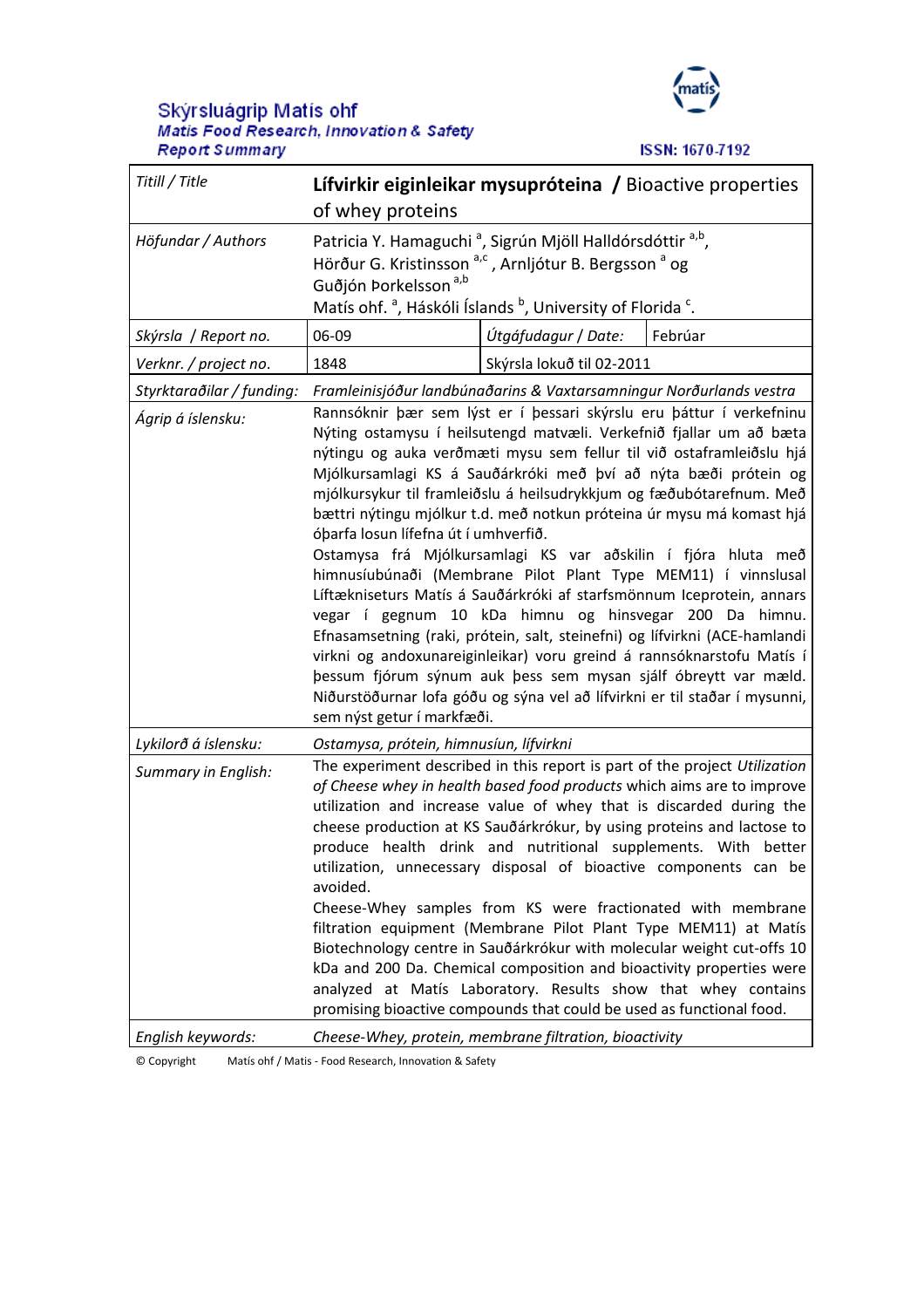#### **INTRODUCTION**

Whey, a liquid by-product, is widely accepted to contain many valuable constituents. These include especially proteins that posses important nutritional and biological properties particularly with regard to promotion of health, as well as prevention of diseases and health conditions (Madureira et. al., 2007)

Milk contains two primary sources of protein, the caseins and whey. After processing occurs, the caseins are the proteins responsible for making curds, while whey remains in an aqueous environment. The components of whey include beta-lactoglobulin, alphalactalbumin, bovine serum albumin, lactoferrin, immunoglobulins, lactoperoxidase enzymes, glycomacropeptides, lactose, and minerals.

Many treatments have been investigated for improving whey protein functionality, including enzymatic hydrolysis (Gauthier and Pouliot, 2003; Hamada, 1994), fractionation (Morr and Ha,1993), dynamic high‐pressure (Bouaouina, Desrumaux, Loisel, and Legrand, 2006; Gracia-Julia et al., 2008; Ibanoglu and Karatas, , 2001) and heat treatments (Bernal and Jenel, 1985; Croguennec, Renault, Beaufils, Dubois, and Pezennec, 2007; Davis and Foegeding, 2004; De Wit, 1990). Mainly functional properties are characterized by a lower molecular weight, exposure of hydrophobic groups, and by an increased number of ionic groups (Panyam and Kilara, 1996).

The objective of this work was to search for bioactive components related to blood pressure lowering effect and antioxidant effects of different whey protein fractions from by‐products of the cheese industry (Mjólkursamlag KS, MKS) in Saudárkrókur, Iceland.

## **MATERIALS & METHODS**

#### **1.1. Fractionations of the samples**

The crude whey samples were provided by MKS and ultra‐filtrated using 10000Da molecular weight cut‐off membranes. It was also nano‐filtrated using 200 Da molecular weight cut-off membranes in Membrane Pilot Plant Type MEM 11 (GEA Wiegand GmbH, Ettlingen Germany), before laboratory analysis. All fractionation was performed by Iceprotein ehf. in Matís Biotechnology Centre, Process facility, of Matís ohf. Sauðárkókur.

#### **1.2. Chemicals**

Furanacryloyl‐glycyl‐glycine (FA‐PGG), angiotensin converting enzyme from rabbit lungs (ACE), fluorescein sodium, 6‐hydroxy‐2,5,7,8‐tetra‐methylchroman‐2‐carboxylic acid (Trolox), 2,2'‐azobis(2methylpropionamidine)dihydrochloride (AAPH) were obtained from Sigma‐Aldrich.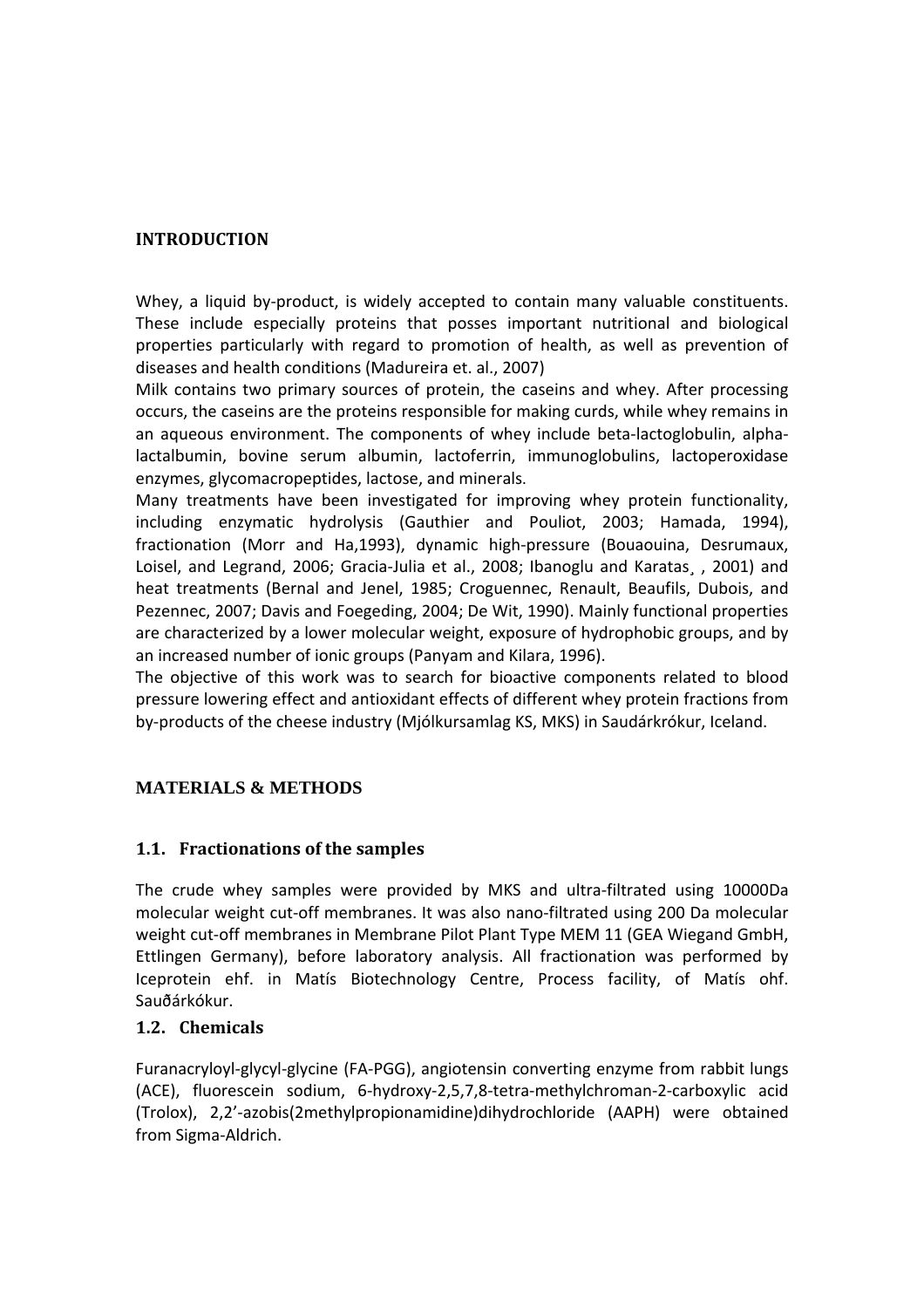#### **1.3. Chemical composition**

The protein amount, moisture content, ash, salt, carbohydrates and fat were determined following the standard methods.

All the whey fractions were set at 0.15% protein content before analysis.

#### **1.4. Bioactive properties**

#### **1.4.1. Antihypertensive activity**

The ACE inhibitory activity was performed essentially according to the method described by Shalaby *et al.* (2006) with slight modification. FA‐PGG was used as substrate at 0.5 mM of solution in Tris‐HCl /NaCl buffer pH 7.5. Angiotensin converting enzyme from rabbit lungs was freshly prepared before measurements, 0.2 U/ml of the enzyme solution was prepared and kept on ice. Microplate reader set (Polarstar Optima, BMG labtech) at 37°C was used. The absorbance at 340 nm was recorded each 30 seconds for 25 minutes, and the slope average over a linear interval between 10 and 25 min was taken as a measure of ACE activity. The ACE activity was expressed as the slope of the decrease in absorbance at 340 nm (*∆sample*), and the ACE inhibition (%) was calculated according to the following formula.

ACE inhibition (%) = (1‐(*∆sample* / *∆control*) × 100)

Where *∆sample* is the slope in the presence of inhibitor, and *∆control* is the slope in the absence of the inhibitor.

The concentration of ACE inhibitory peptide that reduces ACE activity by 50% was defined as  $IC_{50}$  value.

## **1.4.2. Antioxidant activity**

The oxygen radical absorbance capacity (ORAC) assay was performed according to Ganske F. and Dell E.J. (2006) with slight modifications. Polastar Optima (BMG labtech., Offenburg, Germany) microplate reader was used. Different dilutions of Trolox (50µM‐ 3,125µM) and samples were prepared in phosphate buffer (10 mM, pH 7.4). In every working well of a black opaque micro-plate (200 µL, 96 wells, MJ Research, USA) the following was pipette in triplicate: 1) 75  $\mu$ L of 10 nM Fluorescein solution; 2) 15  $\mu$ L of Trolox dilutions for standard; 3) 15  $\mu$ L of sample solution; 4) 15  $\mu$ L of phosphate buffer for blank.

The micro-plate was incubated for 20 min at 37°C without shaking in the Polarstar Optima. After incubation 60 µL of 240 mM AAPH solution was quickly added manually using a multi‐channel pipette. The fluorescence was recorded every 0.33 min for the first 15 cycles and every min for the last 60 cycles. The filters used for excitation was 485 nm and 520 nm for emission. The total time for the measurement was 80 min.

The antioxidant curves (fluorescence versus time) were normalized. The data from the curves were multiplied by the factor: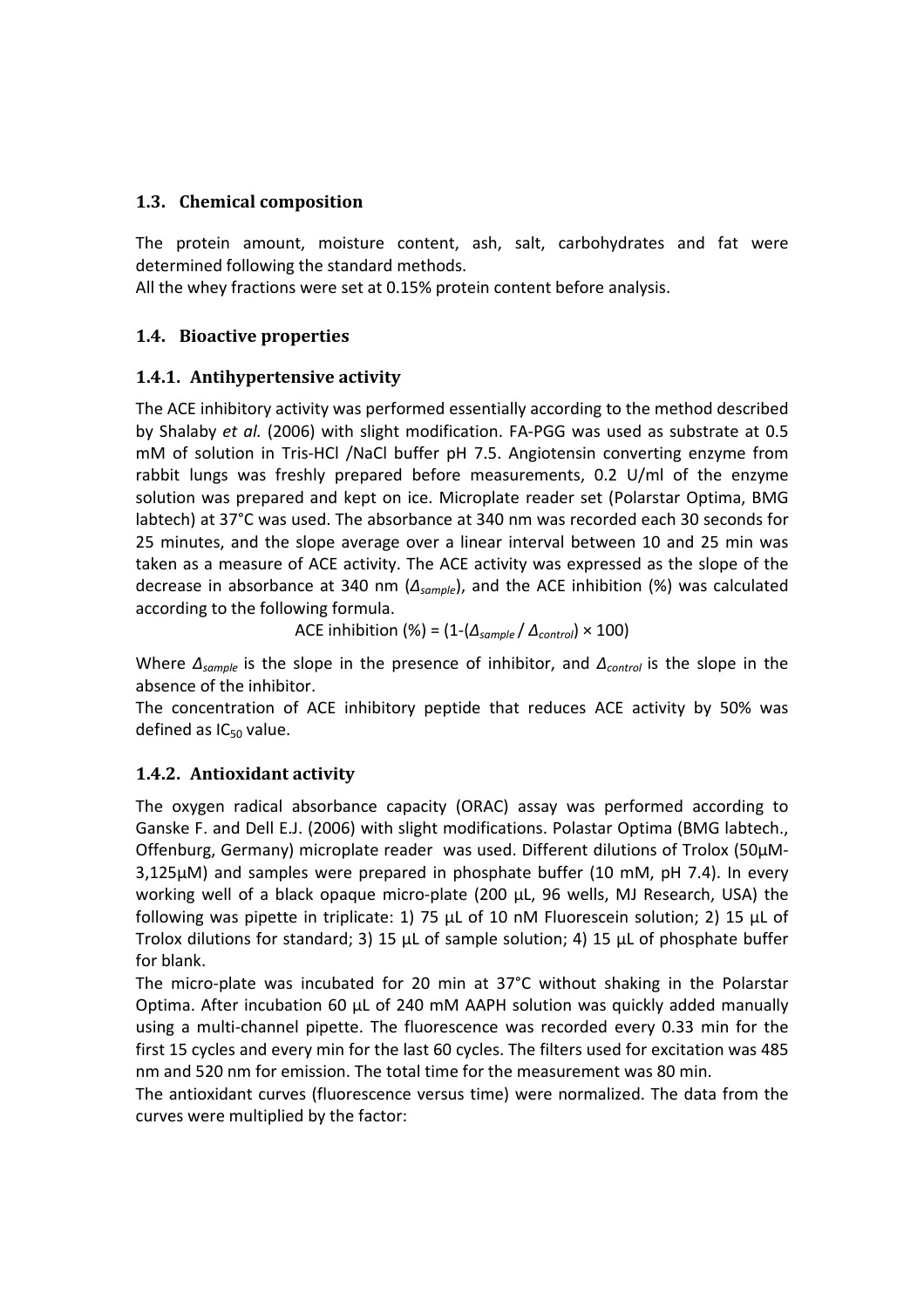## , 0 = *blank t fluorescence*

```
, 0
=
sample t
fluorescence
```
The area under the fluorescence decay curve (AUC) was calculated by the normalized curves with the following equation:

AUC=(0.5+f1/f0+f2/f0+ …+f20/f0)×0.1+(f21/f0+f22/f0+ …+f74/f0)×1+ 0.5×(f75/f0) where f0 was the fluorescence reading at the initiation of the reaction and f75 was the last measurement.

The net AUC was obtained by subtracting the AUC of the blank from that of a sample or standard. The ORAC value was calculated and expressed as micromoles of Trolox equivalents per gram of protein (μmol of TE/g protein) using the calibration curve of Trolox.

#### **RESULTS & DISCUSSIONS**



#### **2.1 Chemical composition**

**Fig. 1** and **Fig. 2** The chemical composition of ultra‐filtrated whey and nano‐filtrated whey using 10000 Da and 200 Da molecular weight cut-off membranes (respectively) other dry matter: carbohydrate, fat, salt and ash amounts are included.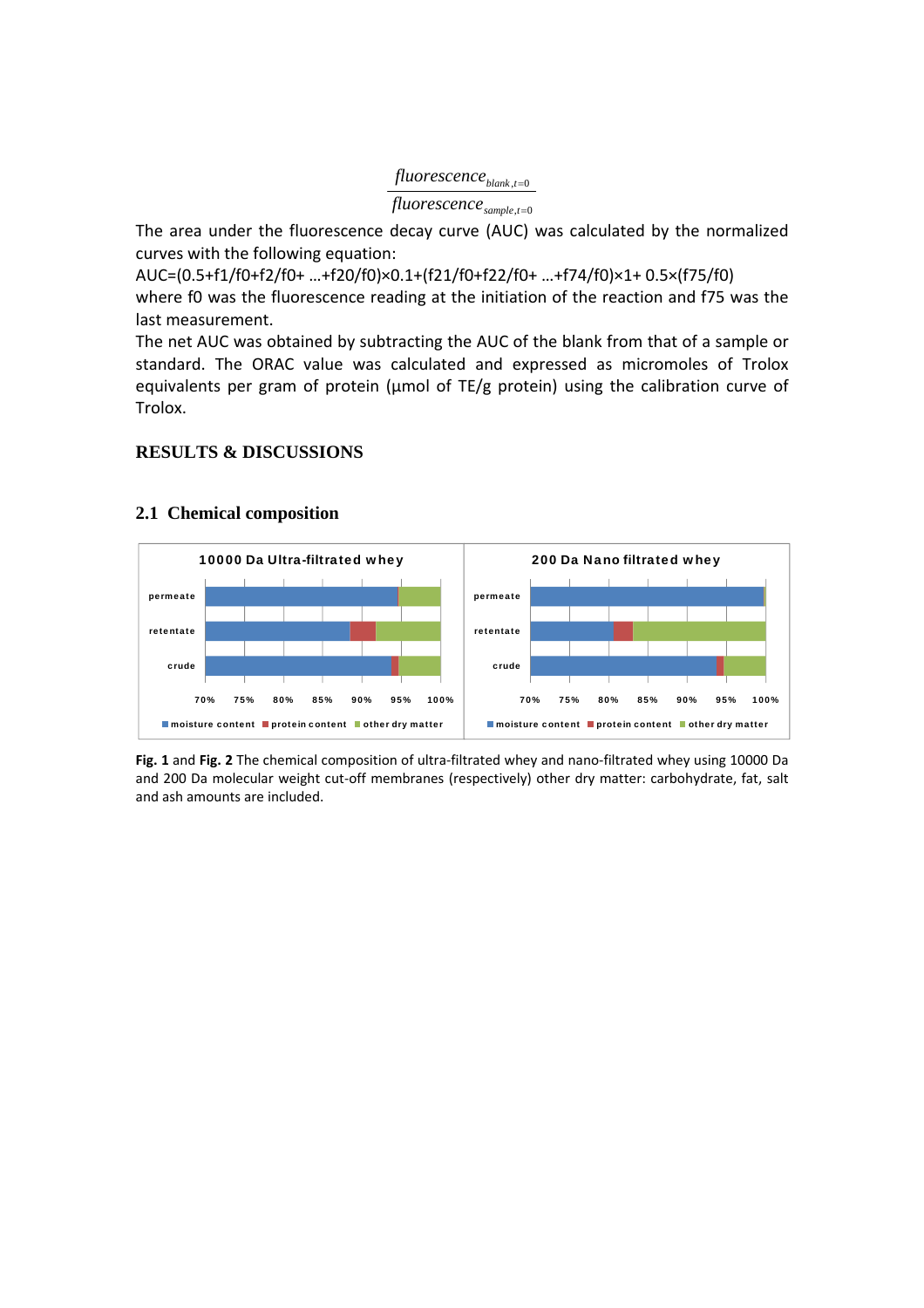

**Fig. 3 Crude whey and filtrated whey.** Crude 1, nano‐filtrated concentrate 2, nano‐filtrated permeate 3, ultra‐filtrated concentrate 4, ultra‐filtrated permeate 5.

The crude whey has 93.8% of moisture content, 0.9% of protein content and 5.3% of other dry matter. Using the ultra/nano filtration membranes the crude whey protein amount could be concentrated from 0.9% to 2.5 (> 200 Da) and 3.3% (> 10000 Da). The changing in the chemical composition of ultra/nano-filtrated whey suggests that it is possible to concentrate the whey proteins for further applications or treatment.



#### **2.2 Antihypertensive activity**

**Fig. 4** Antihypertensive activity of different whey fractions.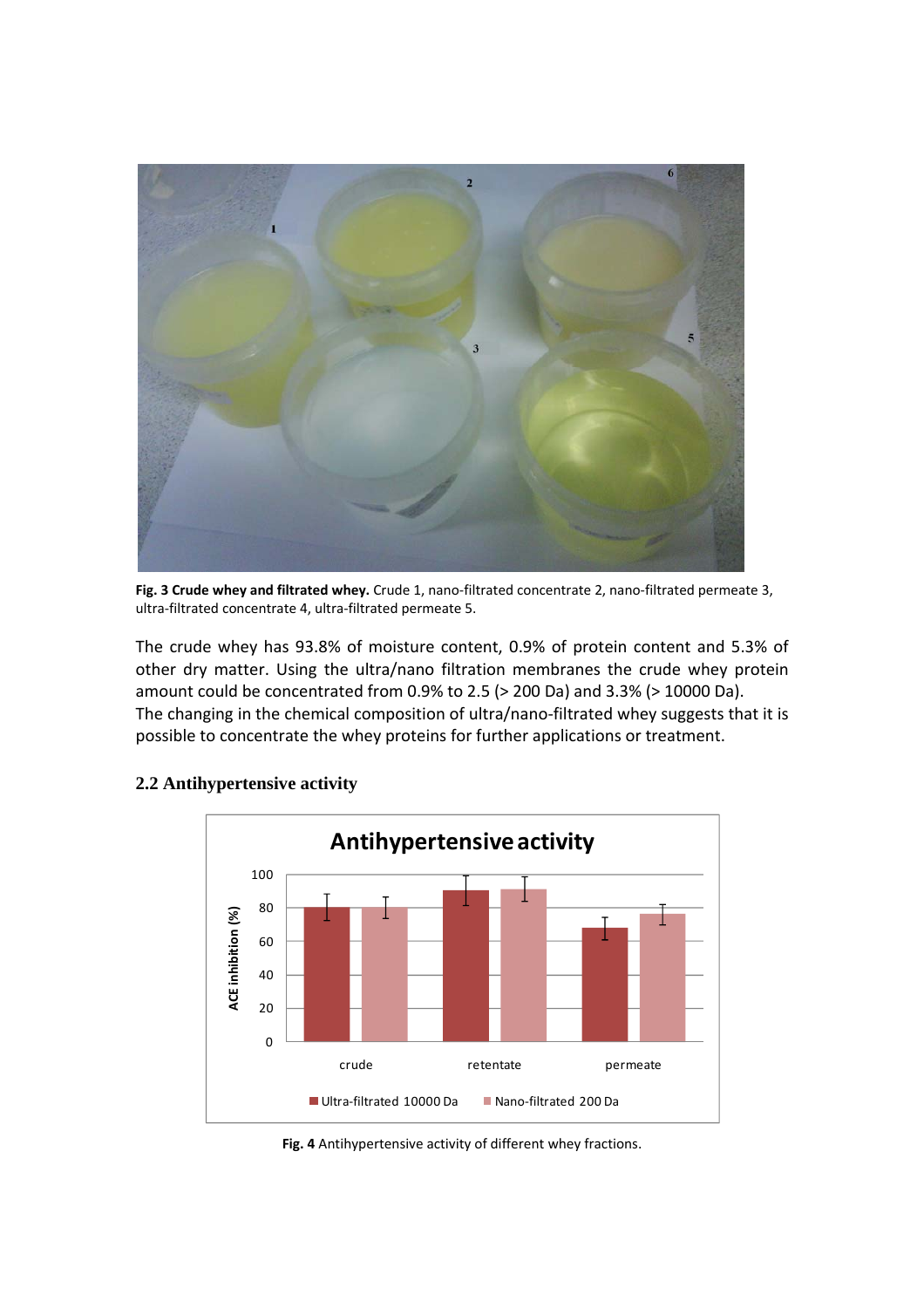Angiotensin I‐converting enzyme has been classically associated with the renin‐ angiotensin system, which regulates peripheral blood pressure. ACE raises blood pressure by converting angiotensin I released from angitonsinogen by renin into the potent vasoconstrictor angiotensin II. ACE also degrades vasodilative bradykinin and stimulates the release of aldosterone in the adrenal cortex. Consequently, ACE‐ inhibitors may exert an inhibitory effect.

In general, all different whey fractions have very good blood pressure lowering effects which was higher than 68%. It is well known that whey peptides have good antihypertensive activity.



**Fig. 5** The concentration of ACE inhibitory whey peptides that reduces ACE activity by 50%.

Ultrafiltration membranes have been successfully used to enrich specific peptide fractions. An ultrafiltration membrane reactor has been applied for the continuous extraction of permeates enriched with bioactive fragments, in order to produce bioactive peptide. Some scientists reported that the <1 kDa fractions from *α*‐la hydrolyzed with pepsin and *β*‐lg hydrolyzed either with pepsin and trypsin or with pepsin, trypsin and chymotrypsin have no opioid properties, even though they contain whey protein‐derived opioid peptides (*α*‐ and *β*‐lactorphins). In a previous study it was found that the ACE-inhibitory activity in the <1 kDa fraction was, in many cases, higher than in the other fractions tested. These results, indicate that it may be possible to exploit ultrafiltration in order to enrich ACE‐inhibitory peptides derived from whey protein. Furthermore, few researchers showed that *α*‐lactorphin was generated with continuous hydrolysis of goat whey in an ultrafiltration reactor. Membranes containing negatively charged materials have been used to desalt whey hydrolysates as well as to enrich cationic peptides with antibacterial properties from cheese whey. Accordingly, they assumed that this technique provides new possibilities for enriching peptides with a low molecular mass and that it is easily up-scaled to gram or even kilogram quantities.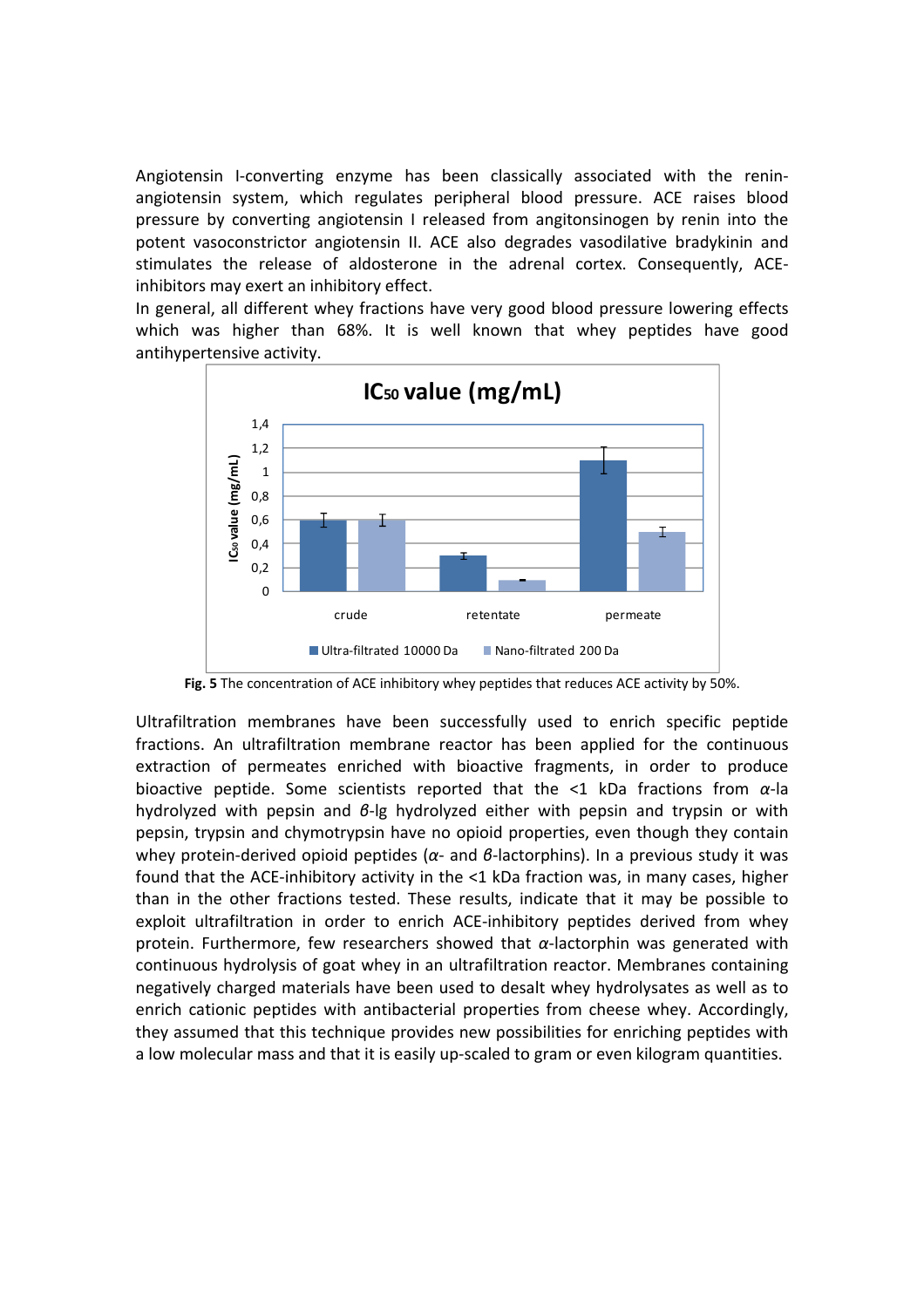#### **2.3 Antioxidant activity**



**Fig. 6** Antioxidant activity of different whey fractions.

The antioxidant activity demonstrated by whey protein fractions suggest that, besides modifying physiological properties of food products, these protein have potential to enhance product stability by preventing oxidative deterioration.

The results can be used to identify possibilities for utilization of whey proteins and can be used as a base for development of hydrolysate for food ingredients.

#### **ACKNOWLEDGEMENTS**

The authors would like to thank The Agricultural Productivity Fund (FL) and North West Iceland Regional Growth Agreement (VNV) for their support to the project, The Ministry of Fisheries and Agriculture, Covenant for Progress of Education in Skagafjordur (SSSS) and Equipment fund of The Icelandic Centre for Research (TS‐Rannís) for financial support as well as the Milk Production of Skagafjörður Cooperative (MKS) for providing the crude whey samples. The authors would also thanks Sigurður Hauksson and Sigfús Snorrason at Iceprotein for fractionating the whey samples before laboratory analysis.